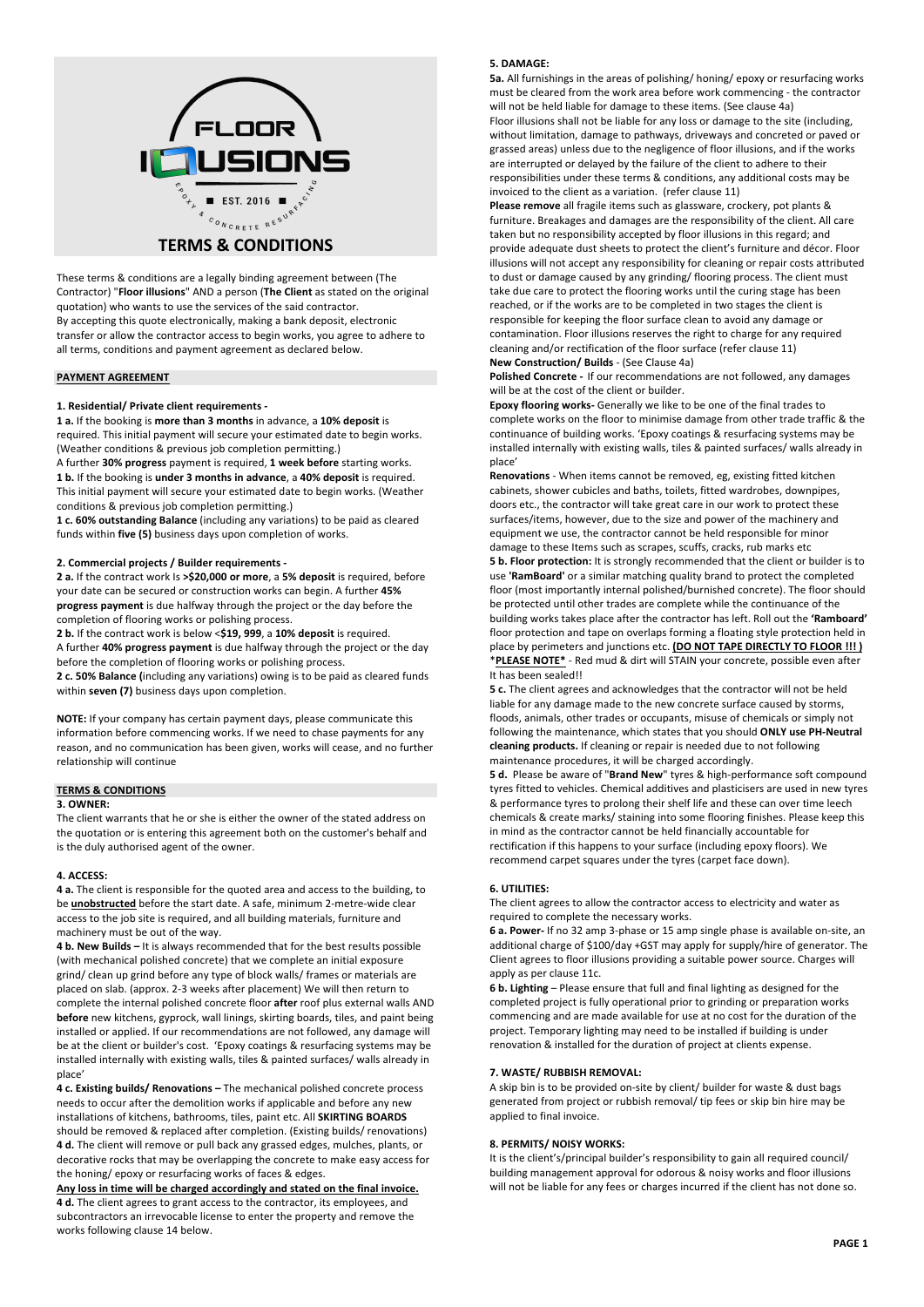# **9. APPEARANCE:**

**9 a. Polished/ honed concrete:** The finish is always dependent on the quality & condition of the concrete provided. The contractor cannot be held liable for any unforeseen discoloration in some honed/polished concrete areas from age, wear & tear, stains from other trades, or batching issues when the concrete was poured.

**New construction/builds**: Between 10-14 days after slab has been placed It is ideal for us to carry out our initial machine passes to grind down to suitable stone exposure requirements, grout surface & put down a heavy densifier to act as protection layer before internal framing or block walls can continue. **9 b.** Some variations in the finish, texture and shading can occur and are part of the installation's individuality. These variations do not alter the contractors or client's obligations under this agreement.

**9 c.** A hone and seal finish does not typically include any grouting, and the finished product may have small holes and inconsistencies. This is the design of the finished product. A penetrative or topical sealer is not a waterproofing membrane and will not stop the absorption of moisture in or on your honed concrete slab.

**9 d.** In some cases where your concrete wasn't correctly packed & vibrated to remove voids & air pockets in stairs faces, pool edges etc these areas will have to be patched. We will, to the best of our ability try to colour match to the substrate, however these areas may still be visible. These variations do not alter the clients' obligations under this agreement, as these defects are in the substrate provided.

**9 e. Cracks:** The "Crack repair" will reduce the appearance of the cracks; however, they will not be eliminated and may return or re-occur in the future due to the nature of concrete and Its ability to expand and contract due to climate conditions, movement, or moisture. According to industry standard guidelines & tolerances, no warranty can be given for the filling, repair or covering of existing cracks.

**9 f.** All remediation works, resurfacing and any coatings installed by floor illusions is deemed to be of a "decorative" nature only and is non-structural.

#### **10. COLOUR MATCHING:**

**10 a.** There is no guarantee concerning the colour matching of previously installed works whether such work was by the contractor or another entity. **10 b.** There is no guarantee that an exact match for a chosen colour will be the same from a printed or online colour card. Please use these as a guide only. The contractor cannot be held accountable for slight colour variations from batch supplied by the manufacturer.

**10 c.** Colour matching of patching materials to rectify imperfections cannot be guaranteed to match the concrete or painted surface.

#### **11. VARIATIONS:**

**11 a.** Floor illusions reserves the right to change the quoted price & the client agrees to be held financially accountable for any changes that may arise:

**(1.)** if a variation to the materials which are to be supplied is requested; or **(2.)** if a variation to the works originally scheduled (including any applicable plans or specifications) is requested; or

**(3.)** where additional works are required due to the discovery of hidden or unidentifiable difficulties (including, but not limited to, poor weather conditions, limitations to accessing the site, availability of machinery, safety considerations, stair work, additional floor preparation, hand grinding or additional grinding, or

**(4.)** pre-existing defects or defects caused by third parties (other trades, insects, debris, etc.), change of design, prerequisite work by any third party not being completed, change of design, iron reinforcing rods in concrete, or hidden pipes and wiring etc) which are only discovered on commencement of the works. **(5.)** in the event of increases to Floor illusions in the cost of labour or materials which are beyond Floor illusions control; or

**(6.)** if the commencement of the works is **three (3) months** or more from the date the quotation was supplied by Floor illusions.

**(7.)** Floor illusions reserves the right to withdraw the quotation if changes occur with the surface or site conditions.

**Note** - variations/ inconsistencies in concrete placement & finish are very possible. Such things as undulations, screed lines, boot prints & existing damage all play a huge part in your finished product's desired outcome & results. Existing coatings/ glues/ adhesives or floor coverings may be hiding unknown surprises that could not be known to contractor.

**11 b.** The start day & duration of works may change due to unforeseen weather conditions or delays in previous jobs.

**Note**-Take extra care when hiring a concrete contractor to pour your concrete slab. To achieve your desired finish, choose a reputable concreter with experience in polished concrete. If your slab has not been poured to the nationwide regulations, more products & hours of labour may be necessary to produce a product that you, the customer are happy with, which may incur additional charges. The contractor will not be held financially accountable for shoddy quality or install of the concrete slab.

#### **VARIATION CHARGES:**

**11 c. Generator supply/hire -** If no 32 amp 3-phase or 15 amp single phase is available on-site, an additional charge of \$100/day +GST may apply for supply/hire of generator.

**11 d.** \$250/hour +GST for large machine & labour, \$150/hour +GST for hand grinding and \$150/hour + GST per tradesman for labour only. (For commercial/ builder sites- delays due to other trades, materials left on project floor areas, limited or restricted access to power or water or similar may be charged at \$250/hour + GST per machine).

#### **REMOVAL OF COATINGS:**

**11 e.** Removal of coatings such as epoxies/ polyurethanes/ paints and adhesives so forth on top of a floor to become polished or honed concrete may result in changes in the desired stone exposure & colouration differences in overall colour of concrete slab due to hydration. All variations will be conveyed before and during the processes. The contractor will do their best to maintain the clients desired stone exposure. However, it cannot be guaranteed as variations in concrete finishing & placement may have changed this.

**11 f.** Due to concrete condition after removing coverings such as spray-crete, wet stencil, epoxies etc, additional charges may occur to cover the cost of unknown surprises to the contractor.

# **REMOVAL OF EXISTING TILES:**

**11 g.** If the client is removing tiles to have the concrete underneath polished. You will be asked to sign a waiver. agreeing that you have been made aware of the likelihood of **'ghosting'** and that we will not be held financially accountable if you decide not to proceed. '**Ghosting'** can be a grid-like pattern left behind in the concrete, caused by hydration differences & the concrete curing at different rates. Moisture exposure between the tile to the exposed grout line can overtime also cause hydration effects. These differences can be enhanced over time due to dirty water being pushed down into the concrete from washing the floor/substances being spilt or constant water exposure from an outside source.

#### **12. CONSUMER GUARANTEES:**

**12 a.** Where the client acquires or holds himself or herself out as acquiring the works for business as defined in the Consumer Guarantees Act of any amendments to that. then the Guarantee's Act shall not apply. **12 b.** The parties agree and acknowledge that client had not made known to the contractor, any particular purpose for which the works is required or any specific result that the client desires to achieve in respect of the practices.

#### **13. WARRANTY:**

**13 a.** Subject to clause 12, the contractor warrants that all concrete sealers, epoxies, polyurethanes etc, will be used and installed correctly by the manufacturer's instructions and acceptable quality as defined by the Australian consumer Law. The contractor also warrants that they will carry out the works with all professional and reasonable care and skill.

**13 b.** Repaired cracks reappearing cannot be covered under any warranty as the concrete slab's movement or foundation is uncontrollable. The contractor shall have no liability regarding such cracking or variations so long as the contractor has complied with clause 13.

**13 c.** The client shall be entitled to a 1-year warranty on all overlay's products installed by the contractor for product failure or faulty quality. This covers excessive delamination, discolouration, flaking or chipping, anything cumulatively more considerable than the size of an A4 piece of paper is considered excessive. Anything smaller would be at the discretion of the contractor. This is only in place for customers who adhere to the maintenance instructions. The contractor will not be held responsible for due lack of care, mistreatment to new floor surfaces or environmental factors.

**13 d.** No warranty can be given for works over existing floor tiles. The contractor will not be held accountable for any products not adhering to the tiles, causing them to peel, discolour or the tile itself delaminating from the subfloor.

**13 e.** No warranty can be given against marks or stains on your concretes surface, due to car tyres or spills etc. No sealer manufacturer or supplier can give a warranty of this not happening. Please also refer to section 6e for more information.

#### **EXTENDED WARRANTY:**

**13 f.** An extended warranty Is available to the client if the surface is re-sealed. buffed and maintained by the contractor at the customer's expense.

#### **14. RETENTION OF TITLE:**

**14 a.** Property in the works does not pass onto the client until full payment has cleared per this payment agreement.

**14 b.** Services, construction material and products produced by the contractor will remain the contractor's property until full payment has been received. If the full payment is not received by the due date, the contractor will have the right to enter the worksite/property and reclaim any materials used for, used during or as a result of construction by the contractor, to recover the cost of construction to the value of the amount owing to the contractor.

#### **15: WEATHER:**

Floor illusions reserves the right to change the project start dates if there is inclement weather conditions or general site conditions that would make it unsafe to access/ work or begin project works.